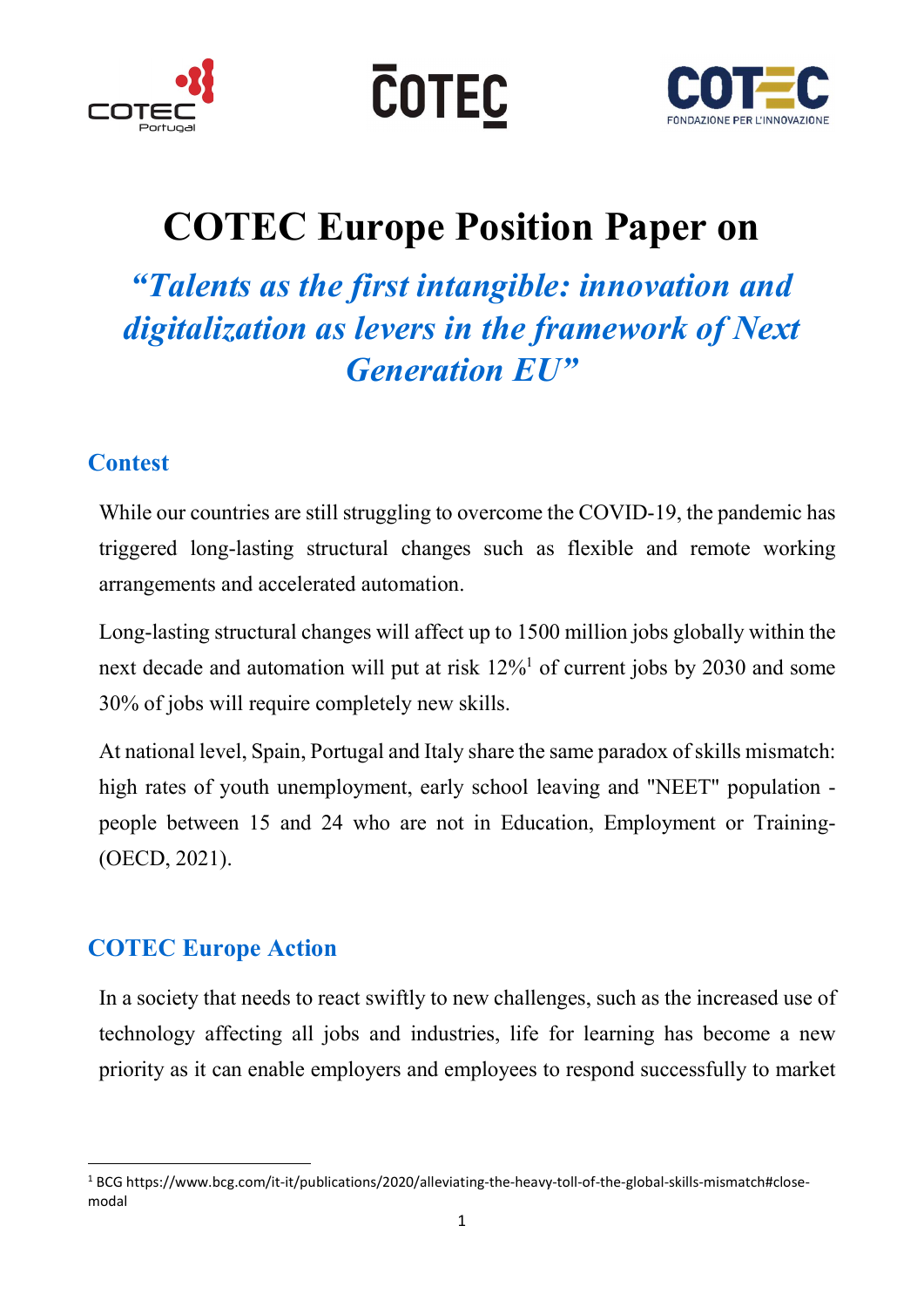





realities and the unemployed to up-skill or re-skill so that they can re-join the workforce.

A coordinated and synergic action of COTEC Spain, Portugal and Italy will also have effect on tackling challenges such as:

- Strengthen the educational system, understood as the most cost-effective tool for facilitating digital transformation,
- Increase the percentage of the adult population with at least basic levels of digital competence, with special emphasis on reducing existing gaps, and attention to the most vulnerable groups.

In our three countries, characterized by small and medium sized firms mainly operating in traditional low technology sectors, the crisis has highlighted a major workforce problem linked to a shortage of talents with new digital skills.

The gaps and weaknesses in terms of digital skills and talent is not a problem exclusive to Cotec countries, but an issue facing all of Europe. The characteristics of the economic and productive fabric of the three countries, mainly made up of small and medium-sized enterprises, allow the incorporation of a business vision of social, local and regional impact, which can be an advantage addressing this issue.

To strengthen our mission and to meet the Next Gen EU objectives, COTEC Spain, Portugal and Italy can find common ground for cooperation both at a trilateral and European level to:

- Ensure a constant monitoring of the change in skills needed in the industrial and manufacturing sectors, linked to the main drivers that are influencing the change.
- Identify the job roles needed, to face upcoming challenges and drivers of change in each specific sector.
- **Increase cooperation between education and businesses systems.**